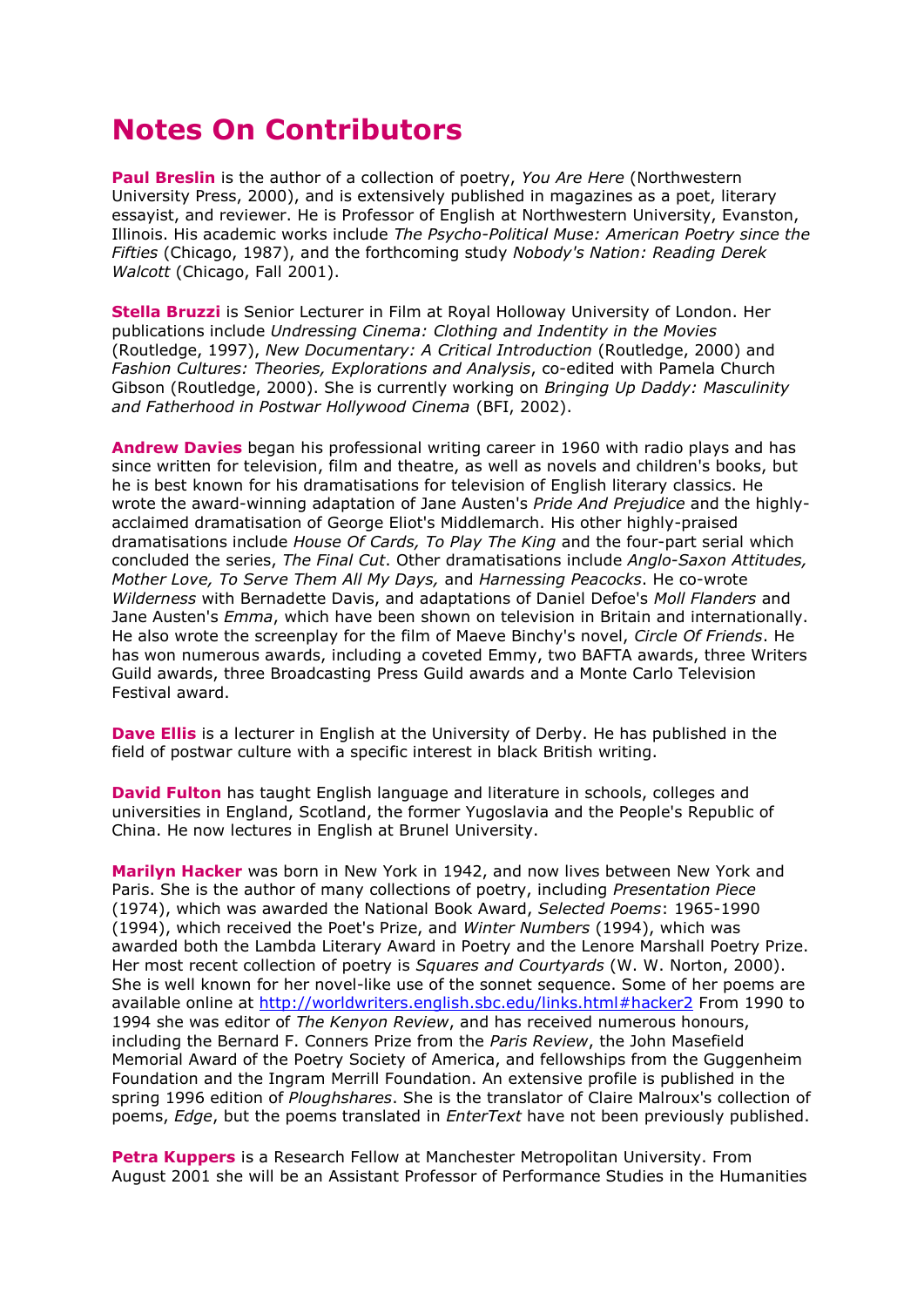at Bryant College, Rhode Island. She is Artisitc Director of *The Olimpias Performance Research Projects* [\(www.olimpias.net\)](http://www.olimpias.net/), and has published in areas such as identity politics, performance and disability studies.

**Iwan Llwyd** is a Welsh poet who won the bardic crown at the National Eisteddfod in 1990 with the series of poems ÒGweichionÓ (Sparks). His most recent volume of poetry, *Dan Ddylanwad* (Under the Influence), won the 1997 Welsh Arts Council prize for Book of the Year. He also published three earlier books of verse, *Dan Anesthetig* (Under Anaesthetic) (Gwasg Taf 1987), *Dan fy Ngwynt* (Under my Breath) (Gwasg Taf 1992), and the bilingual collection *Far Rockaway* in 1997. In 2000, to celebrate the 600th anniversary of the revolt of Owain Glynd?r, he contributed to a bilingual volume of poetry published by the National Library of Wales, containing his own poetry and the work of Gillian Clarke, with illustrations by Margaret Jones. His work in the media has included three television series for S4C, the Welsh language channel, giving his impressions of the USA, Wales and South America. His latest TV series, *Eldorado*, with Twm Morris, has been broadcast on S4C, and is also published in book form (Gwasg Carreg Gwalch, 1999). He has read his poetry in Canada, the USA and Britain, touring in 2000 with John Barnie. Recently he has worked with the composer Pwyll ap Si™n on two major pieces, an adaptation of Pushkin's stories for children, and a choral work, performed at the National Eisteddfod in 2000. He also plays bass guitar in two Welsh bands, and is a member of the Welsh Academy. He was born in Carno, mid-Wales, and now lives near Bangor, Gwynedd.

**Oleg Malakhov** is a Ukrainian born in 1977 who writes in English and Russian. He graduated from Donetsk State University in 1999 and has since travelled in Europe, and worked as an interpreter and teacher, and in business. He acknowledges the influence of the American Beat poets, and holds a diploma for a study of the theatre of the absurd and the work of Edward Albee. Some of his prose has been published in Donetsk (ISBN 966 508 079 2). A selection of his stories is available online in Russian at a site listing Russian writers: [www.lib.ru/NEWPROZA/MALAHOW/](http://www.lib.ru/NEWPROZA/MALAHOW/)

**Claire Malroux** was born in Albi, France, and now lives in Paris and Cabourg. She is the author of numerous volumes of poetry. A selection of her poems appears in *Edge*, a bilingual edition with English translations by Marilyn Hacker. Malroux is herself an esteemed translator and received the Grand Prix National de la Traduction in 1995. Among those whose work she has translated are Emily Dickinson and Emily Bronte, and her most recent major project, a translation into French of Derek Walcott's poem *Another Life*, is to be published shortly. The poems included here have not been previously published.

**Sara Martin** teaches 19th and 20th Century English Literature at the Universitat Aut˜noma de Barcelona and the Universitat Oberta de Catalunya. She has published a number of articles on film adaptations, gothic, gender issues and the representation of monstrosity.

**Maria Proitsaki Stjernkvist'**s poetry has been previously published online at [www.sophieswind.com/SWProitsaki.html](http://www.sophieswind.com/SWProitsaki.html) Other poems are to be published in several places, including the Fall 2001 issue of *Technology and Women*, and in Gloria Anzaldua and AnaLouise Keating, eds., *This Bridge We Call Home: Embodying the Spirit of this Bridge Called My Back* (Routledge, 2002). She is fluent in Greek, English and Swedish. After taking her first degree at the University of Thessaloniki in Greece, she embarked on her postgraduate studies in Sweden at Gšteborg University. There she took an MA in Modern Greek and is now completing a PhD in English Literature, with a study of the work of Nikki Giovanni and Rita Dove.